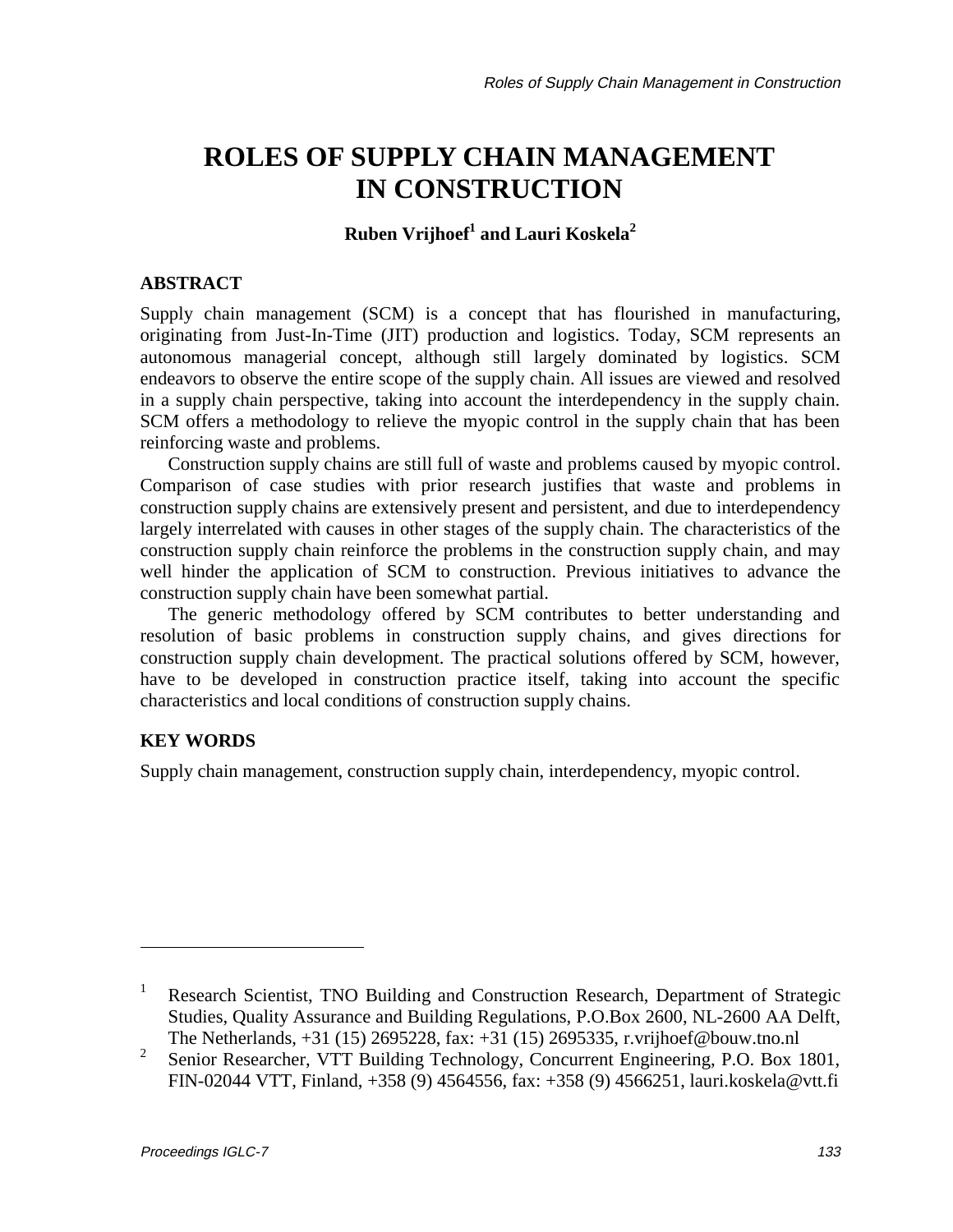# **INTRODUCTION**

Supply chain management (SCM) is a concept originating from the supply system by which Toyota was seen to coordinate its supplies, and manage its suppliers (Womack et al. 1990). In terms of lean production, SCM is closely related to lean supply (Lamming 1996). The basic concept of SCM includes tools like Just-In-Time delivery (JIT) and logistics management. The current concept of SCM is somewhat broader but still largely dominated by logistics.

Until now, in construction, initiatives belonging to the domain of SCM have been rather partial covering a subset of issues (e.g., transportation costs) in a limited part of the construction supply chain (e.g., the construction site). In most cases, the issues are regarded from a main contractor's point of view (e.g., Asplund and Danielson 1991, Wegelius-Lehtonen et al. 1996).

Statistical figures show that main contractors are purchasing more labor and material than previously. For instance, in 1994, in Dutch construction industry (i.e. residential, commercial and industrial building), the main contractors' share in the total national turnover had decreased to 24% (Scholman 1997). Thus, suppliers and subcontractors represented about 75% of turnover. Currently, this is expected to be more.

As a consequence, main contractors become more and more reliant on other actors in the construction supply chain (e.g., suppliers and subcontractors). Therefore, they need to revise their supply strategies and trading relations with subcontractors and suppliers.

Thus, the goal of this paper is to clarify the roles and possibilities of SCM in construction. Starting from the lessons learnt and methodological development of SCM in manufacturing, present supply chains in construction are observed, and recommendations for SCM in construction are presented.

The focus of this paper is on the supply chain of a main contractor. It has to be noted that in construction, real estate owners also may drive supply chain development.

## **SUPPLY CHAIN MANAGEMENT IN MANUFACTURING**

#### **ORIGIN OF SUPPLY CHAIN MANAGEMENT**

SCM is a concept that has originated and flourished in the manufacturing industry. The first signs of SCM were perceptible in the JIT delivery system as part of the Toyota Production System (Shingo 1988). This system aimed to regulate supplies to the Toyota motor factory just in the right - small - amount, just on the right time. The main goal was to decrease inventory drastically, and to regulate the suppliers' interaction with the production line more effectively.

After its emergence in the Japanese automotive industry as part of a production system, the conceptual evolution of SCM has resulted in an autonomous status of the concept in industrial management theory, and a distinct subject of scientific research, as discussed in literature on SCM (e.g., Bechtel and Yayaram 1997, Cooper et al. 1997). Along with original SCM approaches, other management concepts (e.g., value chain, extended enterprise) have been influencing the conceptual evolution towards the present understanding of SCM.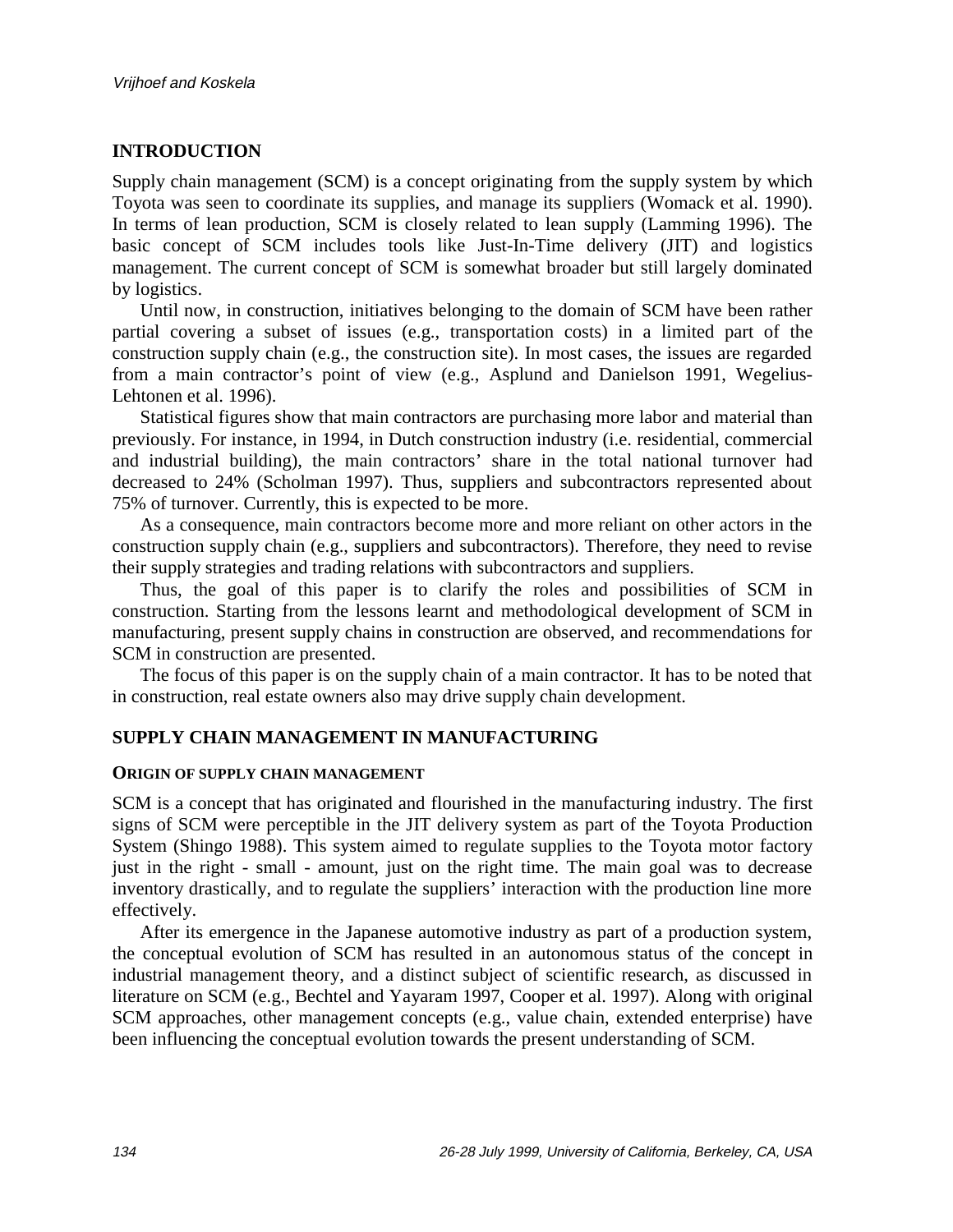In a way, the concept of SCM represents a logical continuation of previous management developments (Van der Veen and Robben 1997). Although largely dominated by logistics, the contemporary concept of SCM encompasses more than just logistics (Cooper et al. 1997). Actually, SCM is combining particular features from concepts including Total Quality Management (TQM), Business Process Redesign (BPR) and JIT (Van der Veen and Robben 1997).

#### **CONCEPT OF SUPPLY CHAIN MANAGEMENT**

The supply chain has been defined as 'the network of organizations that are involved, through upstream and downstream linkages, in the different processes and activities that produce value in the form of products and services in the hands of the ultimate customer' (Christopher 1992).



Material flow (supplies, production, deliveries, etc.)

Figure 1: Generic configuration of a supply chain in manufacturing

SCM looks across the entire supply chain (Figure 1), rather than just at the next entity or level, and aims to increase transparency and alignment of the supply chain's coordination and configuration, regardless of functional or corporate boundaries (Cooper and Ellram 1993). According to some authors (e.g., Cooper and Ellram 1993), the shift from traditional ways of managing the supply chain towards SCM includes various elements (Table 1).

The traditional way of managing (Table 1) is essentially based on a conversion (or transformation) view on production, whereas SCM is based on a flow view of production. The conversion view suggests that each stage of production is controlled independently, whereas the flow view focuses on the control of the total flow of production (Koskela 1992).

#### **METHODOLOGY OF SUPPLY CHAIN MANAGEMENT**

In the literature on SCM, many supply chain methods have been proposed. Most methods address logistical issues of the supply chain, e.g., quality rates, inventory, lead-time and production cost.

The methods of **pipeline mapping** (Scott and Westbrook 1991), **supply chain modeling** (Davis 1993) and **logistics performance measurement** (Lehtonen 1995) analyze stock levels across the supply chain. The **LOGI method** (Luhtala et al. 1994, Jahnukainen et al. 1995) studies time buffers and controllability problems of the delivery process. **Supply chain costing** (La Londe and Pohlen 1996) focuses on cost buildup along the supply chain. Integral methods like **value stream mapping** (Hines and Rich 1997, Jones et al. 1997) and **process**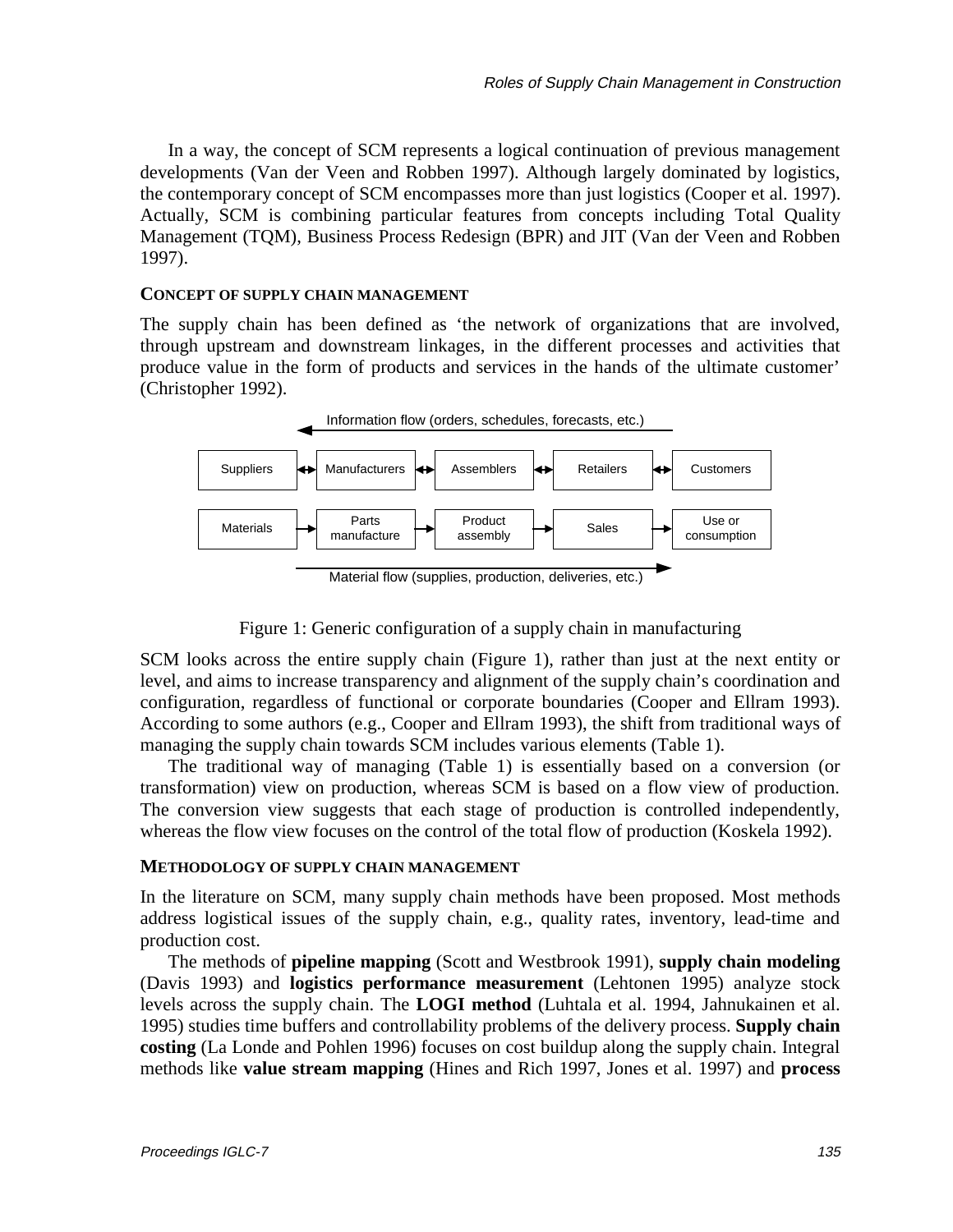**performance measurement** (De Toni and Tonchia 1996) offer a "toolbox" to analyze various issues including lead time and quality defects.

| <b>Element</b>                                                 | <b>Traditional management</b>                                                                                         | Supply chain management                                                                                                       |
|----------------------------------------------------------------|-----------------------------------------------------------------------------------------------------------------------|-------------------------------------------------------------------------------------------------------------------------------|
| Inventory management<br>approach                               | Independent efforts                                                                                                   | Joint reduction of channel<br>inventories                                                                                     |
| Total cost approach                                            | Minimize firm costs                                                                                                   | Channel-wide cost efficiencies                                                                                                |
| Time horizon                                                   | Short term                                                                                                            | Long term                                                                                                                     |
| Amount of information<br>sharing and monitoring                | Limited to needs of current<br>transaction                                                                            | As required for planning and<br>monitoring processes                                                                          |
| Amount of coordination<br>of multiple levels in the<br>channel | Single contact for the transaction<br>between channel pairs                                                           | Multiple contacts between levels in<br>firms and levels of channel                                                            |
| Joint planning                                                 | <b>Transaction-based</b>                                                                                              | Ongoing                                                                                                                       |
| Compatibility of<br>corporate philosophies                     | Not relevant                                                                                                          | Compatibility at least for key<br>relationships                                                                               |
| <b>Breadth of supplier</b><br>base                             | Large to increase competition<br>and spread risks                                                                     | Small to increase coordination                                                                                                |
| Channel leadership                                             | Not needed                                                                                                            | Needed for coordination focus                                                                                                 |
| Amount of sharing risks<br>and rewards                         | Each on its own                                                                                                       | Risks and rewards shared over the<br>long term                                                                                |
| Speed of operations,<br>information and<br>inventory levels    | "Warehouse" orientation<br>(storage, safety stock)<br>interrupted by barriers to flows;<br>localized to channel pairs | "Distribution center" orientation<br>(inventory velocity) interconnecting<br>flows; JIT, quick response across<br>the channel |

Table 1: Characteristic differences between traditional ways of managing the supply chain and SCM (Cooper and Ellram 1993)

Besides assessing and improving the supply chain, other elements are essential to the methodology of SCM. A generic methodology of SCM can be deduced combining and generalizing the commonalities of different SCM methods. In a way, the SCM methodology bears resemblance to the Deming Cycle (Figure 2). Generically, the methodology of SCM consists of four main elements: (1) Supply chain assessment, (2) Supply chain redesign, (3) Supply chain control, and (4) Continuous supply chain improvement.



Figure 2: Generic SCM methodology compared to the Deming Cycle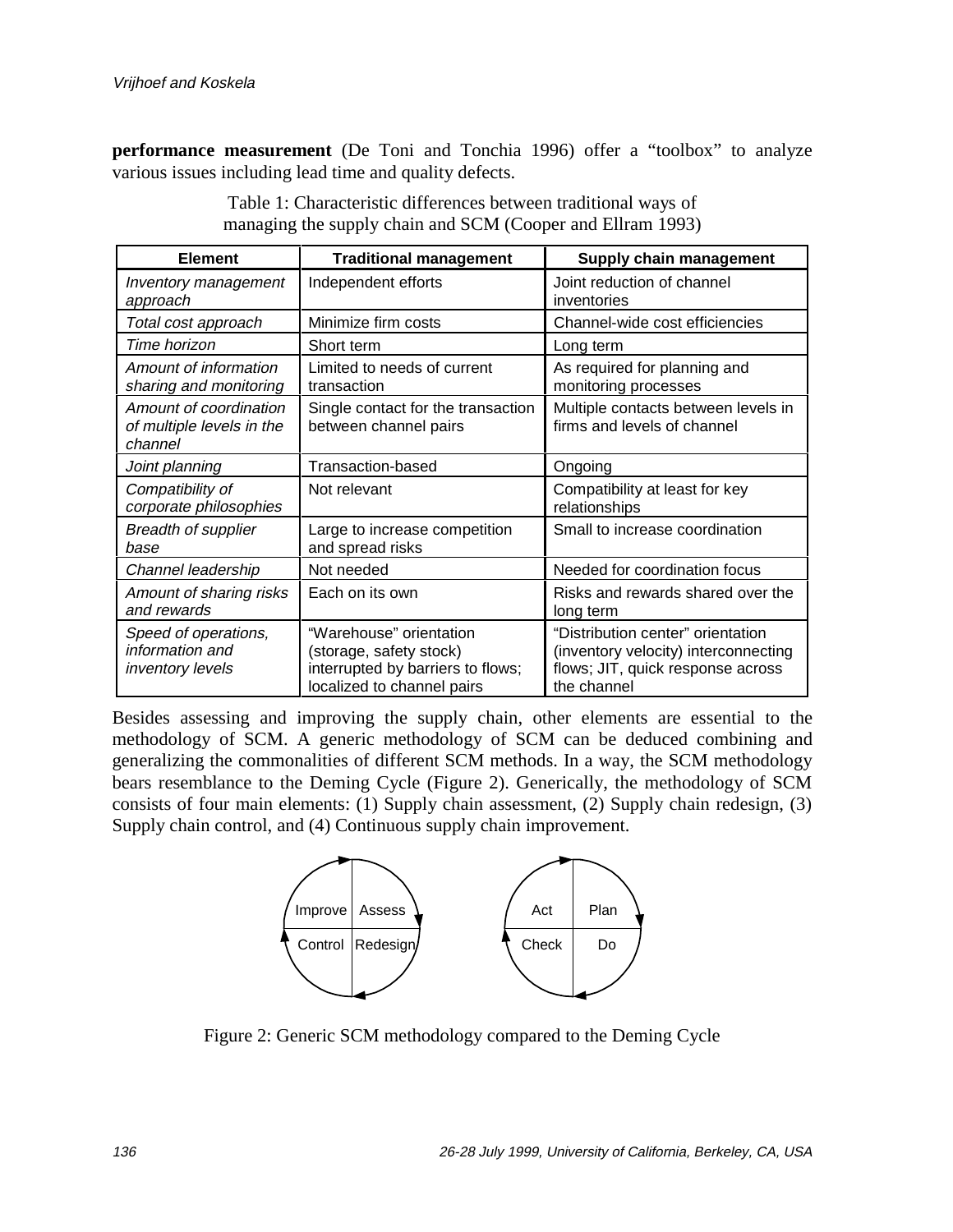The first step is to assess the current process across the supply chain in order to detect actual waste and problems. The issue here is to find the causality between the waste and problems, and locate their root causes. Once the causality is understood, and having found out about the root causes, the next step is to redesign the supply chain in order to introduce structural resolution of the problems. This includes redistribution of roles, tasks and responsibilities among the actors in the supply chain, and a review of procedures.

The next step is to control the supply chain according to its new configuration. An important part of the control is the installation of a monitoring mechanism to continuously assess how the supply chain operates. This includes systems to measure and estimate waste across the supply chain process, and feedback systems to discuss and evaluate underlying problems. The objective is to continuously identify new opportunities, and find new initiatives to develop the supply chain. In fact, this continuous improvement implies the ongoing evaluation of the supply chain process, and the recurring deployment of the previous three steps: assessment, redesign and control (Figure 2).

#### **SUPPLY CHAIN MANAGEMENT IN CONSTRUCTION**

#### **ASSESSING CONSTRUCTION SUPPLY CHAINS THROUGH CASE STUDIES**

In this section, three case studies that were executed in the Netherlands and Finland are being described, representing three exercises of supply chain assessment. The case studies represent three separate analyses of different supply chains. The case studies give some insight in the waste, problems and causes, and their interdependence presently existing in construction supply chains (Table 2).

|                             | <b>Method</b>                     | Case study 1                        | Case study 2                          | Case study 3                   |
|-----------------------------|-----------------------------------|-------------------------------------|---------------------------------------|--------------------------------|
| Quantitative<br>analysis    | Measurement                       | Waste: $\leftarrow$<br>time buffers |                                       |                                |
| Qualitative<br>analysis     | Observations,<br>interviews etc.  |                                     | Problems:<br>controllability problems |                                |
| <i>Implicit</i><br>analysis | <i><b>Impressions</b></i><br>etc. |                                     |                                       | Causes:<br>traditional trading |

Table 2: Case study methodology

The case studies merely applied to the part of the supply chain coordinated by the main contractor (Figure 3). The first case study represented a measurement (i.e. quantitative analysis) of time buffers along a part of a chain process of concrete wall elements in residential building (Vrijhoef 1998). The second case study represented a problem analysis (i.e. qualitative analysis) to identify and locate controllability problems in a chain process of composite façade elements in residential building (Vrijhoef 1998). The third case study represented a quick scan of the cost impact of trading methods used by a main contractor to purchase materials. The scan was an undercurrent part (i.e. implicit analysis) of a larger research program to investigate new ways of materials management by a main contractor.

The case studies represent some good examples of the effects of interdependency in the construction supply chain (Table 3). Time buffers, as observed in the first case study, were mainly located in between the sub-processes, separating the sub-processes in order to cope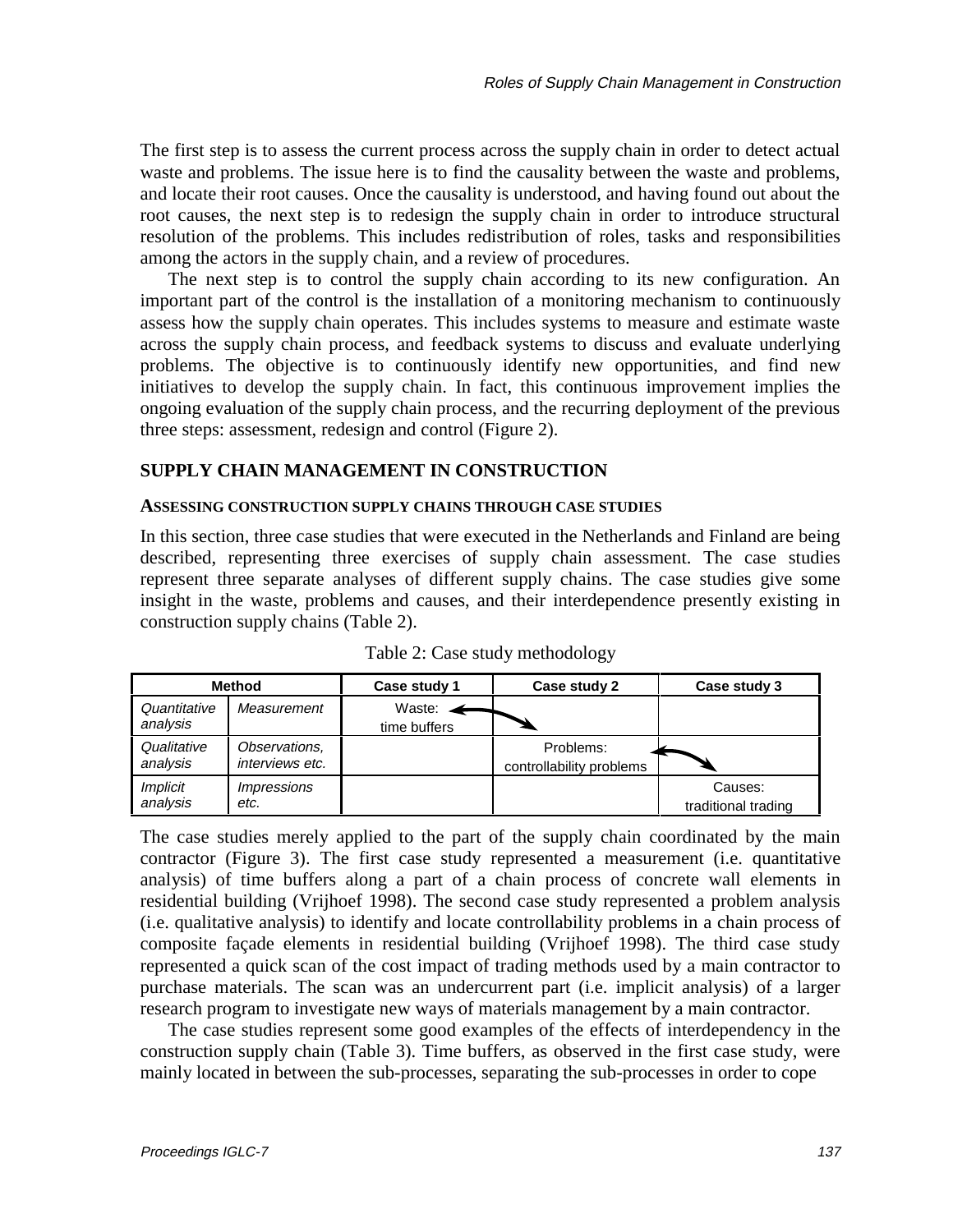



|                    | Case study 1                                                                                                                                                                                                                                                                                                                                                                                                                                       | Case study 2                                                                                                                                                                                                                                                                                                                                                              |
|--------------------|----------------------------------------------------------------------------------------------------------------------------------------------------------------------------------------------------------------------------------------------------------------------------------------------------------------------------------------------------------------------------------------------------------------------------------------------------|---------------------------------------------------------------------------------------------------------------------------------------------------------------------------------------------------------------------------------------------------------------------------------------------------------------------------------------------------------------------------|
| <b>Description</b> | This case study refers to time<br>measurement to detect and analyze time<br>buffers in a part of a supply chain process<br>of concrete wall elements including the<br>excavation and delivery of sand, the<br>fabrication and delivery of elements, and<br>the site installation of elements.                                                                                                                                                      | Involves problem analysis to identify<br>and locate controllability problems in a<br>part of a chain process of composite<br>façade elements. The observed part<br>included the job preparation, price<br>bargaining, engineering, assembly,<br>and site installation of the elements.                                                                                    |
| Objective          | Analysis of the time use along the<br>process in order to get insight in the time<br>buildup, and the magnitude and location<br>of time buffers.                                                                                                                                                                                                                                                                                                   | Analysis of the controllability problems<br>along the process in order to get<br>insight in the occurrence and causality<br>among the problems and their causes.                                                                                                                                                                                                          |
| <b>Method</b>      | Decomposition of the process in sub-<br>processes and activities<br>Time measurement of the activities<br>Categorizing time use per activity:<br>wasted, non-value-adding, value-adding<br>Locating and quantifying time buffers<br>Composing the process time buildup                                                                                                                                                                             | Decomposing the process in sub-<br>processes<br>Uncovering the controllability<br>problems per sub-process<br>Identifying and locating the causes<br>Finding connections between the<br>problems and causes                                                                                                                                                               |
| <b>Results</b>     | It appeared that at the beginning and the<br>end of the sub-processes remarkable time<br>buffers occurred. The time buffers were<br>particularly due to inventory and delays.<br>The share of the time buffers compared to<br>the total lead-time was quite large (70-<br>80%). Underlying problems of the time<br>buffers included separate planning. The<br>problems referred to various root causes<br>including inter-organizational barriers. | The controllability problems were<br>numerous. Root causes included non-<br>collaborative working relations<br>between parties, and adversarial<br>bargaining. Most problems that were<br>encountered on an operational and<br>managerial level were caused by<br>strategic and cultural issues. These<br>included lacking common targets,<br>reluctance and opportunism. |

Table 3: Overview of the First Two Case Studies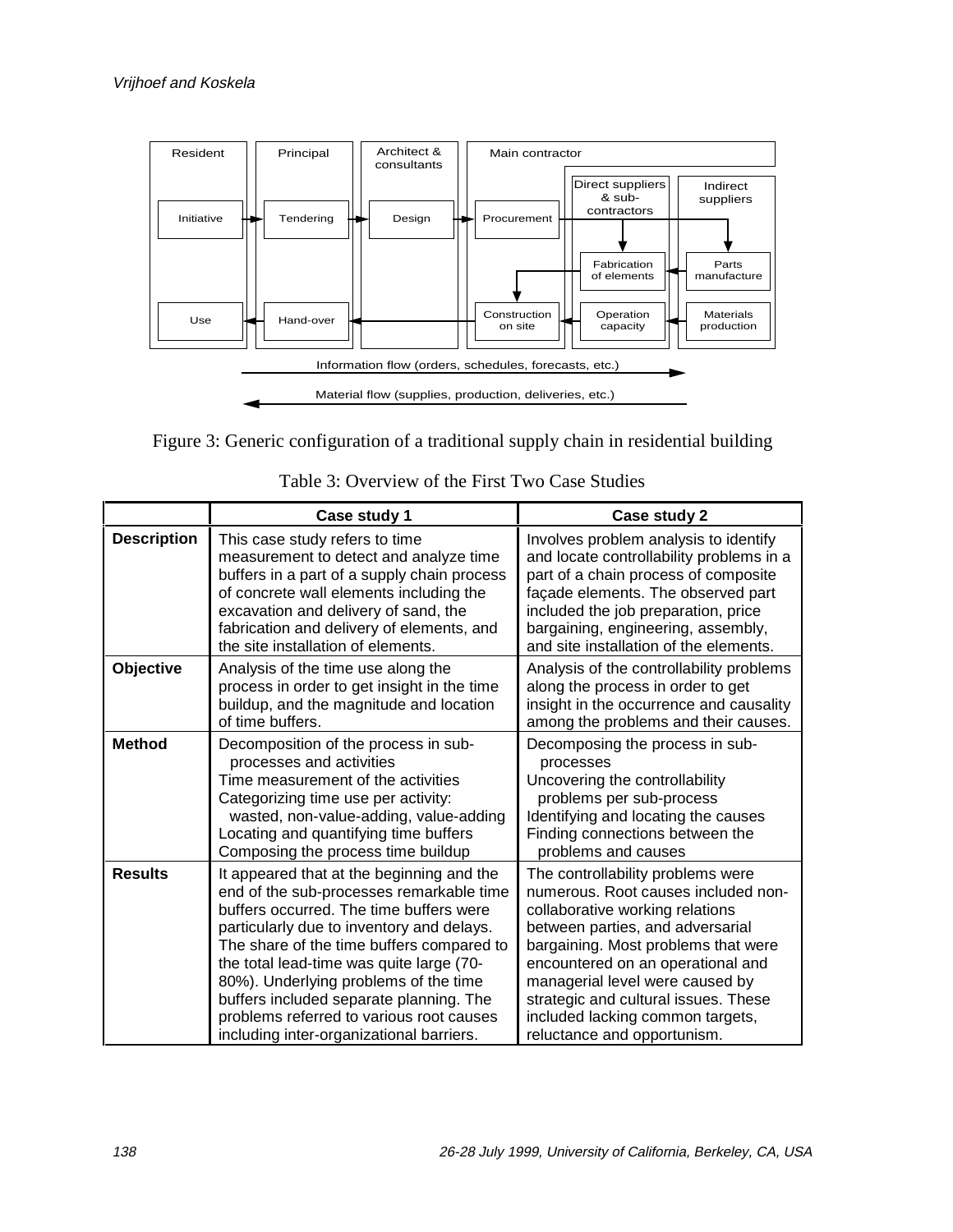with variability and non-synchronicity. The time buffers were having a large impact on time buildup in the total process (Figure 4). Controllability problems, as observed in the second case study, mostly stemmed from earlier activities in the chain, performed by prior actors (Figure 5). The controllability problems caused much waste, including time buffers.

From the case studies three main conclusions can be drawn. **First**, even in normal situations much waste and problems exist in the construction supply chain. However, this is not seen or often ignored. In the chain, most actors (separate companies and divisions of the same company) appear to be managing just their own parts, securing their own businesses. **Second**, most of the waste and problems are caused in another (i.e. earlier) stage of the construction supply chain other than where they are found. The root causes of the waste and problems were rarely found in the activity where they were encountered, but rather in a previous activity executed by a prior actor, often operating on a higher organizational level. **Third**, waste and problems are largely caused by myopic control of the construction supply chain. Many actors in the chain seem to be not able or interested to see the impact of their behavior on other (i.e. later) activities in the chain. In most cases, actors are not prompted to consider the effects of their activities. Instead, they are encouraged to optimize their own part of the chain, not taking into account other activities and actors in the supply chain.

The conclusions are based on three case studies. In order to underpin the conclusions, the case study results are being compared to findings in existing research.



Figure 4: Case 1 - Time measurement of concrete wall elements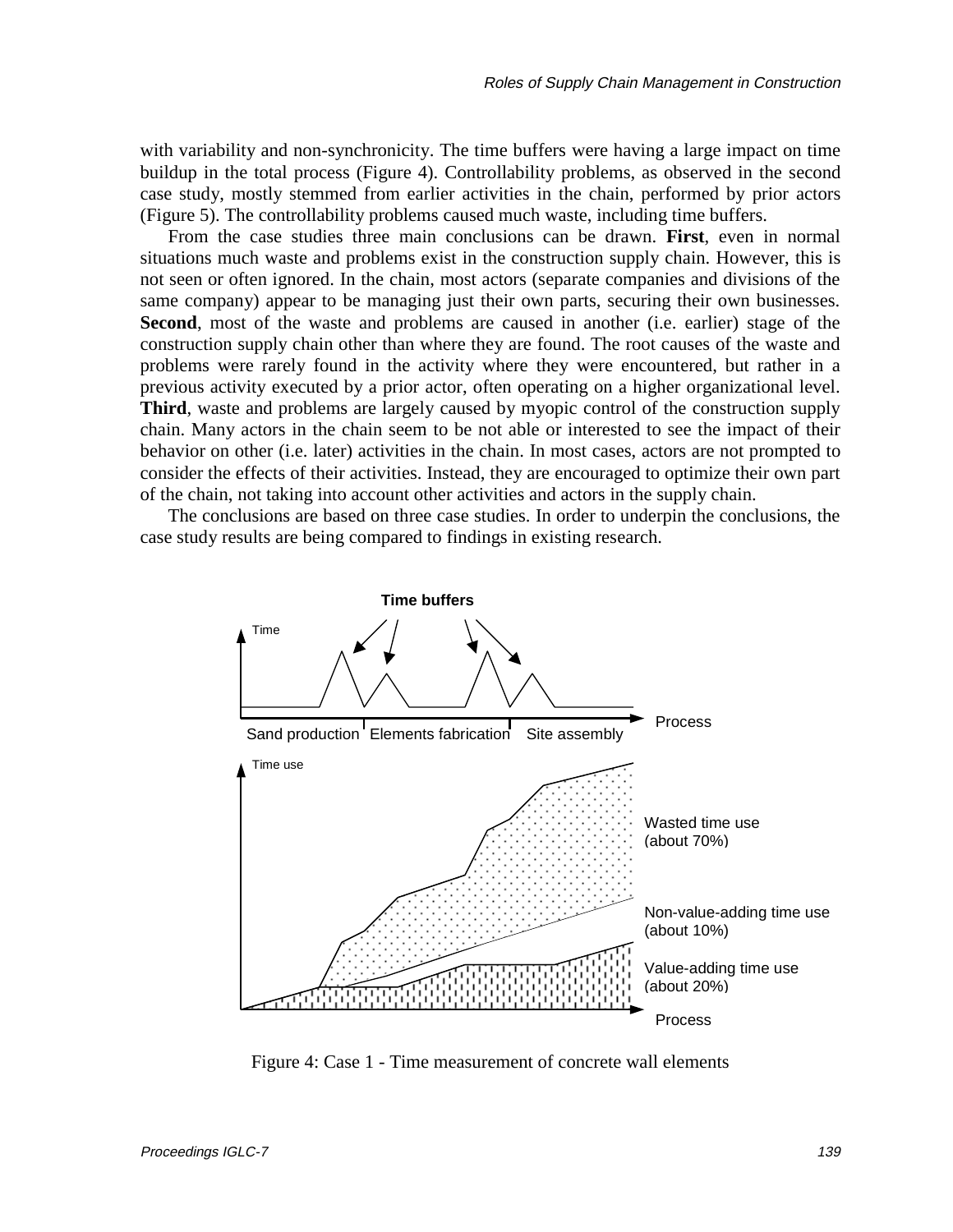

Figure 5: Case 2 - Problem analysis of composite façade elements

#### **COMPARISON OF CASE STUDY RESULTS WITH FINDINGS IN EXISTING RESEARCH**

Jarnbring (1994) found in his study on material flows in Swedish construction that the valueadded time of those flows is only 0,3% to 0,6% of the total flow time. Various studies show a cost reduction potential varying from 10% to 17% of the material costs (i.e. purchasing price) by means of improved logistics (e.g., Asplund and Danielson 1991, Jarnbring 1994, Wegelius-Lehtonen 1995). Most researchers argue that chances for these cost savings would increase if contractors and suppliers would co-operate to identify joint opportunities to improve logistics. However, in a study into construction logistics, Wegelius et al. (1996) found that the purchasing price is still the dominating criterion for supplier selection, which is confirmed by Jarnbring (1994). Särkilahti (1993) found that, in general, subcontractors are also selected on the basis of price.

The tenor of these findings support the conclusion from the case studies as for the existence of considerable waste in construction supply chains (i.e. the part of the chain involving contractors and suppliers). Also, the argument that joint improvement of logistics would be more efficient (i.e. less costly) when actors in the supply chain would cooperate demonstrates the fact that adversarial bargaining is wasteful. When taking the whole supply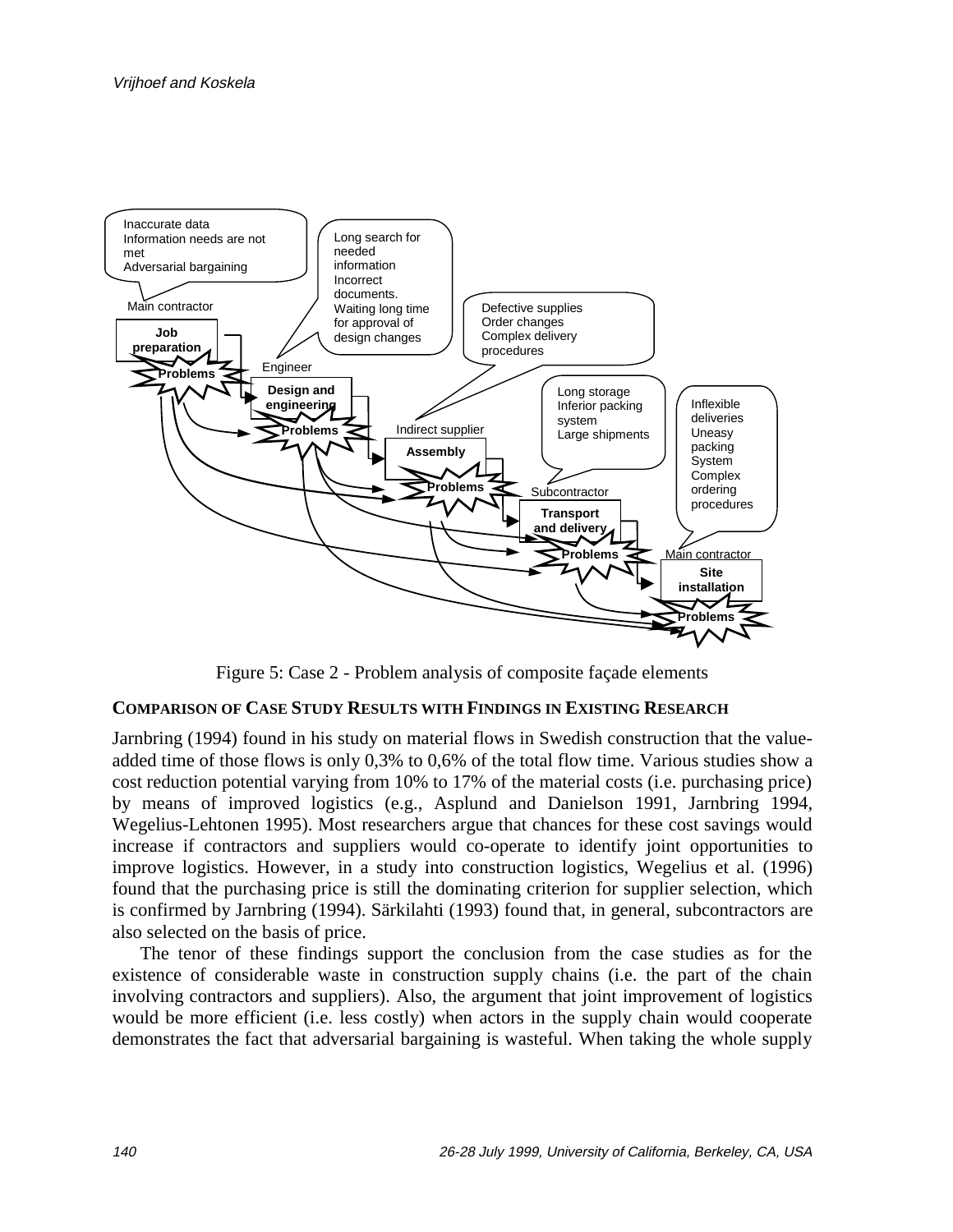chain into consideration, and all possibilities for improvement, the amount of avoidable waste and problems must be considerably higher.

Laitinen (1993) found that each actor of the supply chain adds a time buffer for himself in the schedule, and often produces in a different sequence or speed than the next or previous actor, optimizing just his own activities. It is also customary to use material inventories as buffers against variations and uncertainties in the supply chain (O'Brien 1995). In a study on deliveries of concrete façade components, Laitinen (1993) found several problems causing variation and uncertainty in the delivery process. For instance, design information was often deficient, and difficult design issues were often not detailed. In addition, design changes were caused by non-available, late, wrong or incomplete information, and they were often not being communicated to the factory.

The case studies showed that most of the waste and problems found were caused by another actor in another stage in the supply chain. The case studies as well as the findings in existing research indicate the causal relationship between problems in one stage of the supply chain causing waste in another (i.e., the next) stage.

Jarnbring (1994) found that deficient planning and deficient information on the needed amount of material are characteristic for materials purchasing in construction. In a study on the implementation of lean production in construction component manufacturing, Koskela and Leikas (1997) found that there is a tendency to place construction component orders with missing information due to incomplete design. According to Jarnbring (1994), decision making on logistical solutions is often constrained to those solutions one has experience of or insight in.

Thus, the causes of waste and problems in construction supply chains, as mentioned earlier, include decisions that are made with a lack of information or understanding. This appears to be valid for operating the supply chain itself, but also for finding solutions (e.g., for logistics).

Comparison of the results of the case studies with prior research justifies that waste and problems in construction supply chains appear to be extensively present and persistent. Due to interdependency in the supply chain, the occurrence of waste and problems is interrelated with causes in other stages and levels of the supply chain. Myopic control of the construction supply chain reinforces waste and problems, and complicates their resolution.

#### **ROLES OF SUPPLY CHAIN MANAGEMENT IN CONSTRUCTION**

The generic concepts, methods and lessons learnt, which have been developed in the framework of SCM, can be used in different ways for the improvement of construction supply chains. In the following, we illustrate how the methodology of SCM can contribute to the understanding of construction supply chain problems, and in giving direction to improvement efforts. The bottom-line is the effective resolution of interdependency-caused issues in the construction supply chain, including basic problems and myopic control.

## **SUPPLY CHAIN MANAGEMENT'S CONTRIBUTION TO RESOLVE BASIC PROBLEMS IN CONSTRUCTION: UNDERSTANDING CONSTRUCTION SUPPLY CHAIN PROBLEMS**

The case studies and existing research show that problems in construction supply chains are largely characterized by interdependency. Myopic control of the construction supply chain,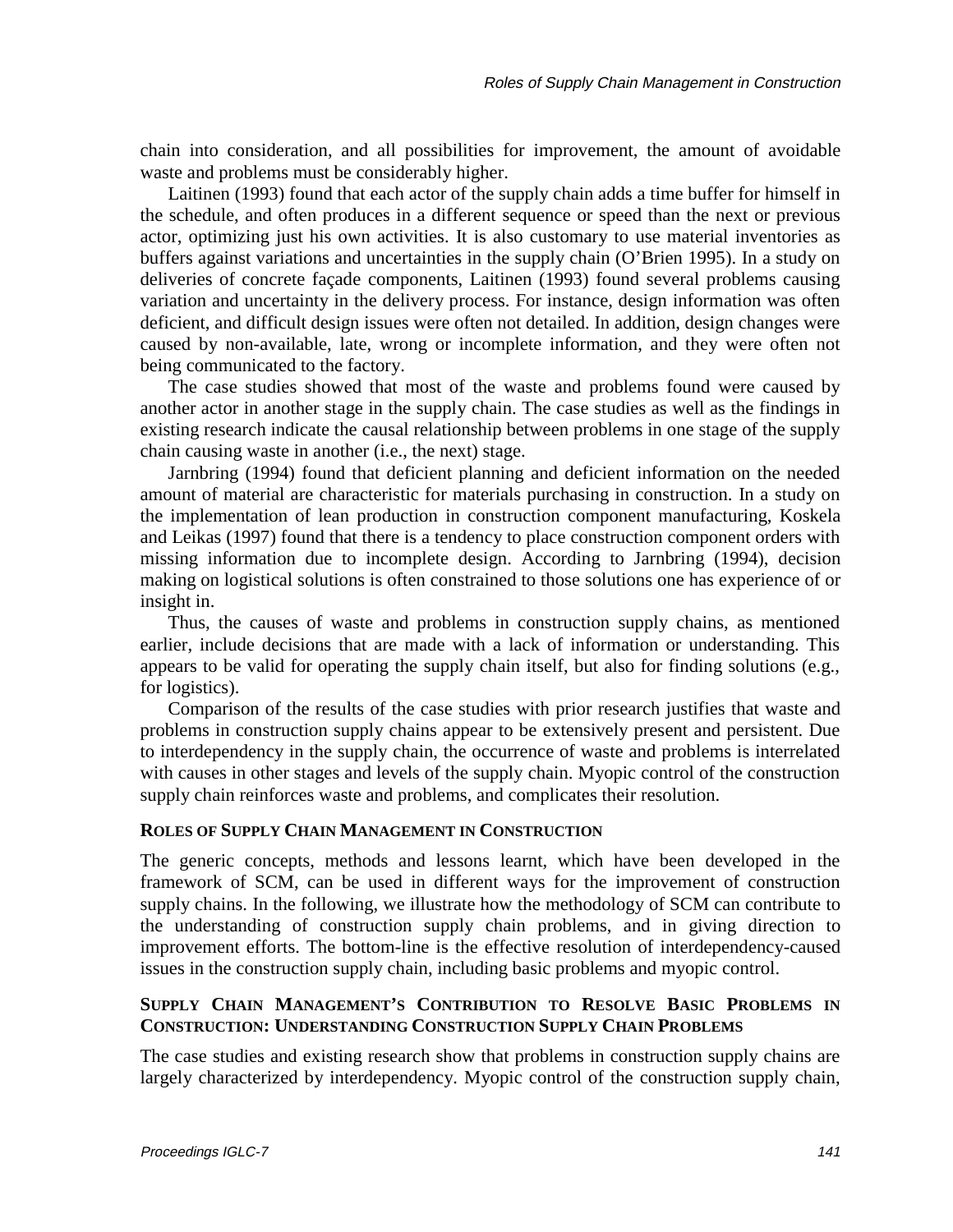combined with traditional trading and non-cooperative relationships, reinforces the problems, and complicates their resolution.

Above, SCM has been introduced including an appropriate methodology to resolve the basic problems in the construction supply chain. The first step of the methodology suggests a chain assessment to uncover the nature and causality of the problems, which has been demonstrated earlier in the case studies. Understanding existing problems is an absolute necessity to be able to resolve them effectively. The goal is to become totally aware of the real basics of the problems (i.e. seeing the "big picture"), and approaching the issue properly (i.e. holistically) in order to unlock possibilities for effective improvement of the supply chain. In fact, it's a matter of making waste and problems visible and tangible, and identifying and detecting the root causes to make it possible to resolve them all.

## **ARGUMENT FOR SUPPLY CHAIN MANAGEMENT IN CONSTRUCTION: FULFILLING THE SUPPLY CHAIN METHODOLOGY**

Based on the insight gained by means of supply chain assessment, the SCM methodology needs to be fully applied to resolve the problems that were found in the construction supply chain. Because most problems spread across (a considerable part of) the supply chain, solutions are needed that equally cover multiple stages of the supply chain, including the actors involved. The range of the solutions and the part of the supply chain involved depend on the scale of the problems.

After having assessed the supply chain, the SCM methodology suggests redesign (reconfiguring the supply chain's structure), control (coordinating the supply chain according to the new configuration) and continuous improvement. For instance, towards suppliers, the methodology could include reengineering the procurement process, installing joint coordination of logistics and recurring product development programs. Typically, such activities include joint activities between separate actors in the supply chain.

Supply chain arrangements counteracting adversarial relations with other actors (e.g., partnership) are needed to enlarge the magnitude of the SCM methodology, and clear the way for resolution of interdependency-based problems and myopic control. In fact, actors are dependent on each other for implementing the supply chain methodology successfully. Supply chain development should take place in co-operation with a growing number of actors tackling a growing number of issues (Figure 6). The actors involved should have a common development goal, share the same view on the development, and adopt the same approach to issues such as grasping concrete and objective performance information, and searching for improvement opportunities cooperatively (Wegelius-Lehtonen and Pahkala 1998).

It is interesting to compare the development issues of SCM, as defined by Lin and Shaw (1998), to the actual practice of construction (Table 4).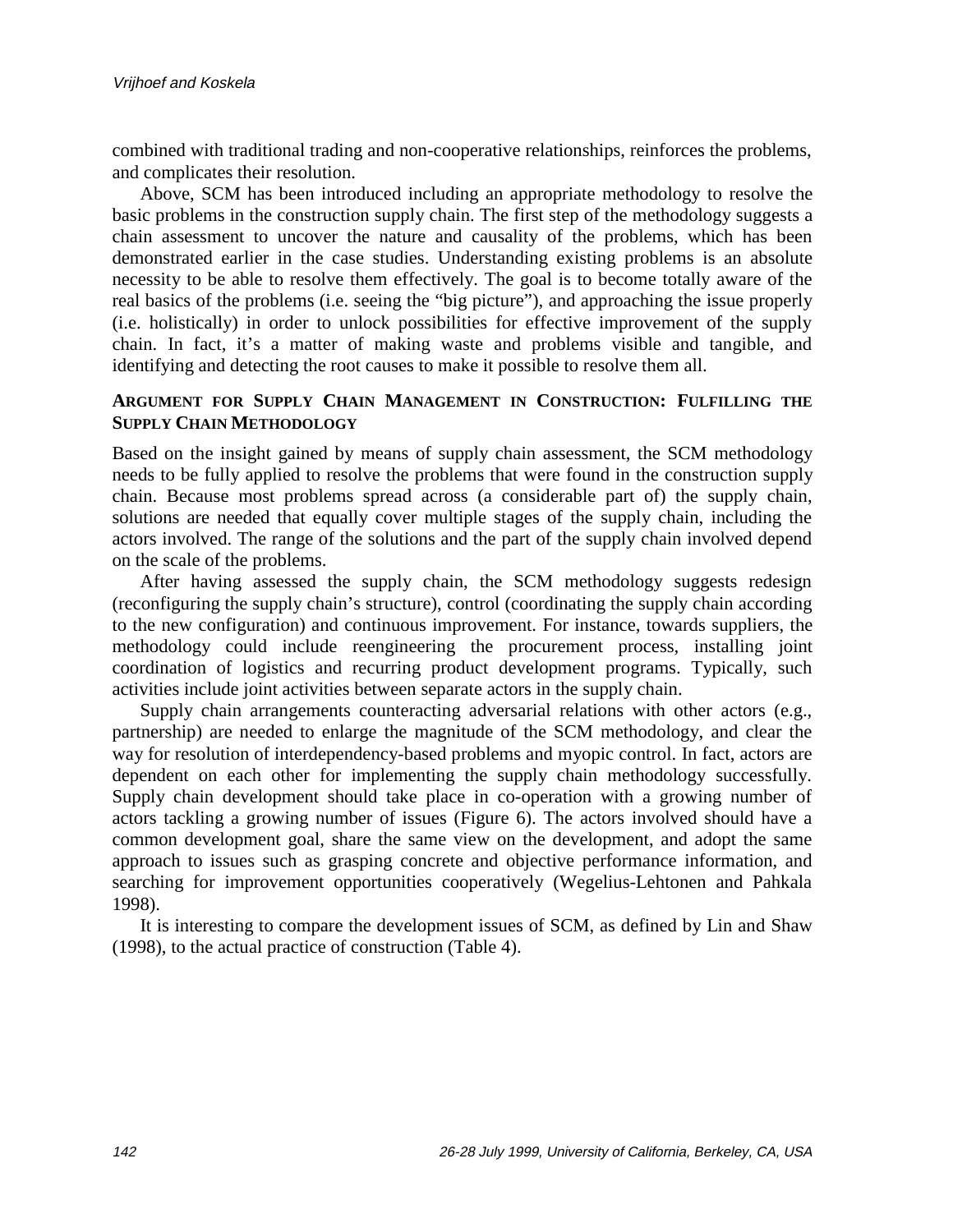

Figure 6: General Approach to Supply Chain Development

| <b>Development</b><br>issues            | <b>Description of the</b><br>development                                                                                                                        | <b>Actual construction practice</b>                                                                                                                                                                                                                           |
|-----------------------------------------|-----------------------------------------------------------------------------------------------------------------------------------------------------------------|---------------------------------------------------------------------------------------------------------------------------------------------------------------------------------------------------------------------------------------------------------------|
| Order<br>information<br>transparency    | The issue is how to manage the<br>order information propagation to<br>improve the supply chain.                                                                 | It is not rare to find that the placing of a<br>subcontract or material order is delayed<br>due to price negotiations. As a result, the<br>order information propagation is effectively<br>halted.                                                            |
| <b>Reduction of</b><br>variability      | The issue is how to reduce<br>variability and how to make the<br>supply chain robust when facing<br>uncertainty.                                                | Changes to orders, originating from the<br>sphere of the client, the design team or the<br>main contractor, are quite usual.                                                                                                                                  |
| Synchronization<br>of material flows    | The issue is how to synchronize<br>the availability of materials for<br>assembly.                                                                               | It is not uncommon to see that materials are<br>produced in an order suitable for the<br>supplying factory, and delivered to the site<br>in a mode minimizing the transportation<br>costs. Thus, other considerations than the<br>needs of assembly dominate. |
| Management<br>of critical<br>resources  | The issue is how to identify<br>critical resources, lay out a<br>critical path network and put the<br>effort on reducing the workload<br>of critical resources. | In the traditional design-bid-build<br>procurement in construction, where the<br>parties are selected based on price, it often<br>is impossible or difficult to objectively<br>identify critical resources of the supply<br>chain in advance.                 |
| Configuration<br>of the supply<br>chain | The issue is how to evaluate and<br>then change the chain.                                                                                                      | This kind of continuous and long-term<br>improvement of the supply chain is out of<br>question, because for each project, a new<br>supply chain is configured.                                                                                                |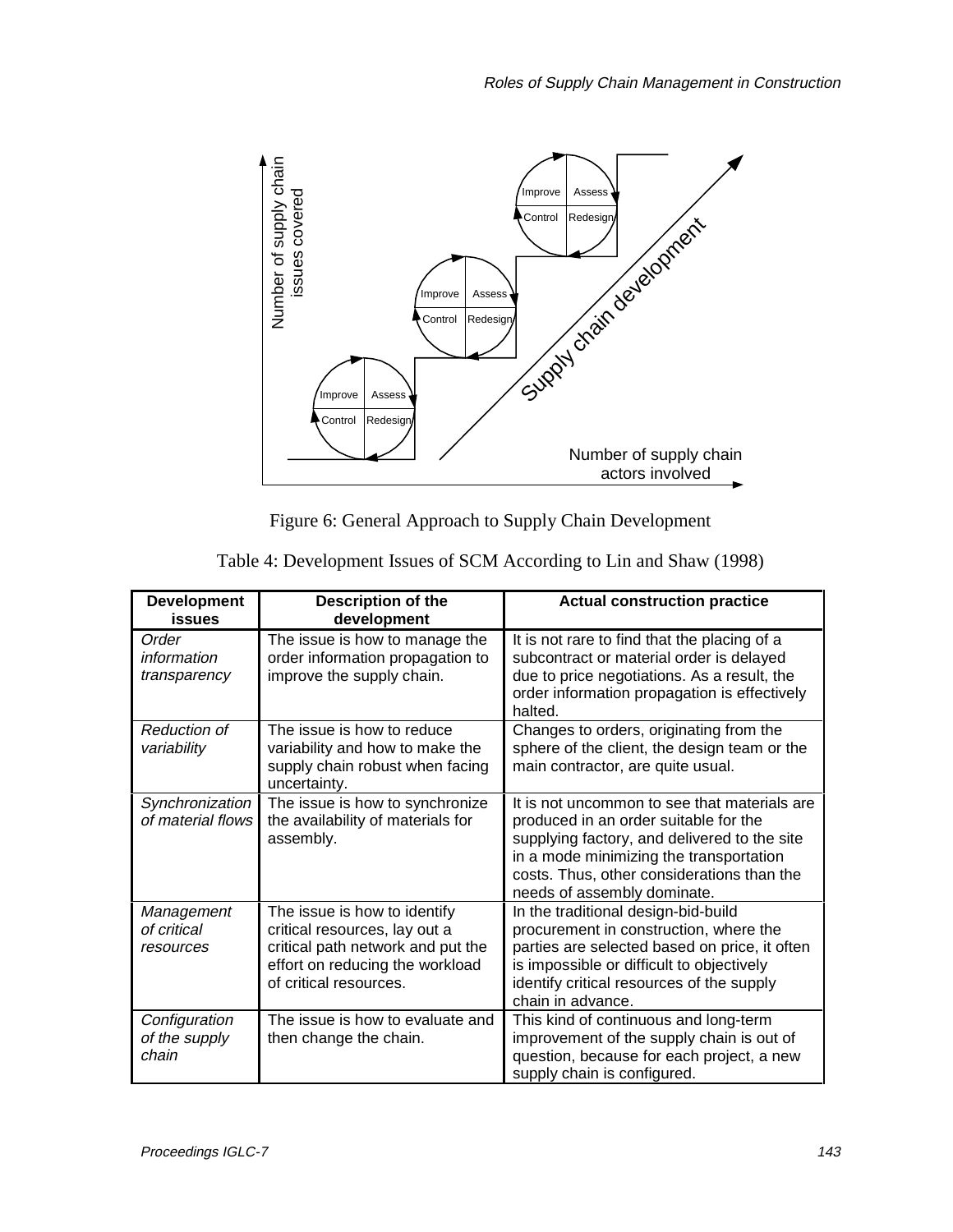## **SUMMARY**

Actual practice in construction not only fails to address issues of supply chain, but rather follows principles that make supply chain performance worse.

SCM can play major roles in construction. The principle roles of SCM are covered by the generic SCM methodology. The SCM offers general guidelines that can be used to analyze, reengineer, properly coordinate, and constantly improve virtually the complete construction supply chain, resolving basic problems and the myopic control that have been plaguing the supply chain. This would be practically impossible to realize in the short term. Therefore, initially, the SCM methodology is properly deployed on a lower scale, addressing partial supply chain problems, involving a limited number of supply chain actors. Due to its recurring character, the SCM methodology implies a continuous improvement process of which the scope can be enlarged over time, involving an increasing number of areas of application.

Some areas of application, which may be, and to a certain extent have been subjected to SCM, include the reduction of costs (especially logistical costs), lead-time and inventory in the supply chain. In view of the large share of these costs in construction, this focus is often fully appropriate. Secondly, the focus may be on the impact of the supply chain on site activities. Here, the goal is to reduce site costs and duration. In this case, the primary consideration is to ensure material (and labor) flows to the site for the sake of avoiding disturbances in the workflow. Thirdly, the focus may be on transferring activities from the site to upstream stages of the supply chain. The rationale may simply be to avoid the inferior conditions of site, or to achieve wider concurrency between activities, which is not possible in site construction with its many technical dependencies. Here, the goal is again to reduce the total costs and duration.

In practice, these areas are intimately interrelated. It is often difficult to improve the dependability of the deliveries of a supply chain without addressing the total supply chain. If activities are transferred from site upstream the supply chain, it is requisite that the resultant, more complex supply chain is orderly managed and improved in order to have the benefits intended.

In view of these roles, gaps in prior initiatives to advance the supply chain can be identified. For instance, the logistics initiatives, stressing (average) costs, have often failed to address the impact of supply chain variability on site assembly. In addition, industrialized construction, with its long and complex supply chain, has often been lacking even basic principles of SCM.

The generic body of knowledge accrued in the framework of SCM leads to improved understanding of the characteristics of construction supply chain problems, and gives direction for action. However, the practical roles for SCM have to be developed in construction practice itself, taking into account the characteristics of construction and the specific situation. Cooperation between research and practice may be instrumental in this endeavor, as argued by Wegelius and Pahkala (1998).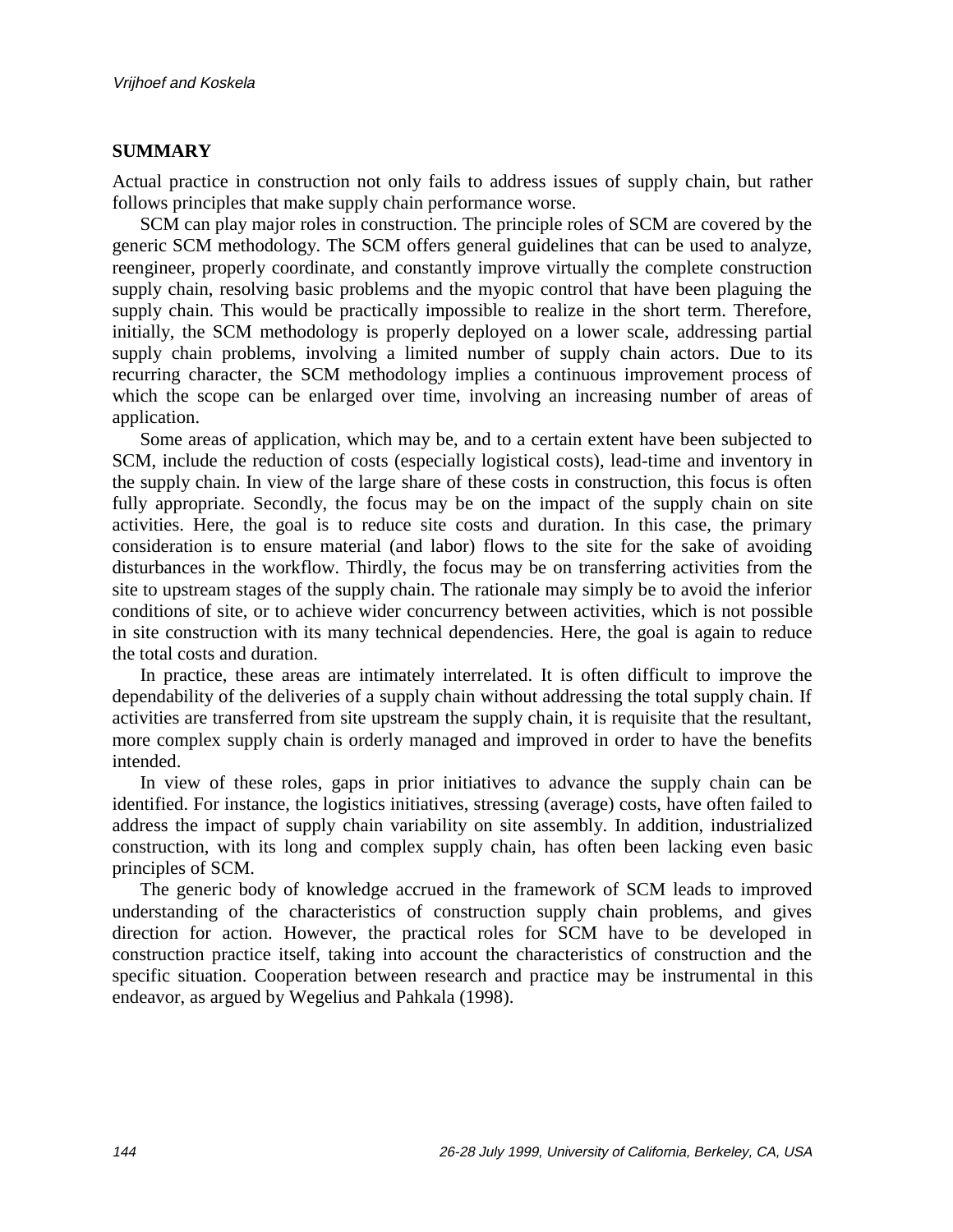#### **REFERENCES**

- Asplund, E., and Danielson, U. (1991). *Räta ut Byggsvängen* (Straightening the Building Roundabout). SBUF, Stockholm, Sweden.
- Bechtel, C., and Yayaram, J. (1997). "Supply Chain Management: a Strategic Perspective." *Intl. J. of Logistics Mgmt.*, 8 (1) 15-34.
- Christopher, M. (1992). *Logistics and Supply Chain Management: Strategies for Reducing Costs and Improving Service*. Pitman Publishing, London, UK.
- Cooper, M.C., and Ellram, L.M. (1993). "Characteristics of Supply Chain Management and the Implications for Purchasing and Logistics Strategy." *Intl. J. Log. Mgmt.*, 4 (2) 13-24.
- Cooper, M.C., Lambert, D.M., and Pagh, J.D. (1997). "Supply Chain Management: More Than Just a New Name for Logistics." *Intl. J. of Logistics Mgmt.*, 8 (1) 1-13.
- Davis, T. (1993). "Effective Supply Chain Management." *Sloan Mgmt. Rev.*, Summer, 35-46.
- De Toni, A., and Tonchia, S. (1996). "Lean Organization, Management by Processes and Performance Management." *Intl. J. of Opertns. and Production Mgmt.*, 16 (2) 221-236.
- Hines, P., and Rich, N. (1997). "The Seven Value Stream Mapping Tools." *Intl. J. of Operations and Production Mgmt.*, 17 (1) 46-64.
- Jahnukainen, J., Lahti, M., and Luhtala, M. (1995). *LOGIPRO: Towards World Class Make-To-Order Supply Chains*. Helsinki University of Technology, Espoo, Finland.
- Jarnbring, J. (1994). *Byggarbetsplatsens Materialflödeskostnader* (Material Flow Costs on the Building Site). Rapport 94:01, Lunds Tekniska Högskola, Institutionen för Teknisk Logistik, Lund, Sweden.
- Jones, D.T., Hines, P., and Rich, N. (1997). "Lean Logistics." *Intl. J. of Physical Distribution and Logistics Mgmt.*, 27 (3/4) 153-173.
- Koskela, L. (1992). *Application of the New Production Philosophy to Construction*. Technical Report 72, Center for Integrated Facility Engineering, Department of Civil Engineering, Stanford University, CA.
- Koskela, L., and Leikas, J. (1997). "Lean manufacturing of Construction Components." Alarcón, Luis (ed.). *Lean Construction*. Balkema, Rotterdam, The Netherlands, 263-271.
- La Londe, B.J., and Pohlen, T.L. (1996). "Issues in Supply Chain Costing." *Intl. J. of Logistics Mgmt.*, 7 (1) 1-12.
- Laitinen, M. (1993). *Elementtijulkisivun tietovirrat ja toimitus* (Information Flows and Delivery of Concrete Façade Elements). Kehitys ja tuottavuus 12, Rakennusteollisuuden keskusliitto, Helsinki, Finland.
- Lamming, R. (1996). "Squaring Lean Supply with Supply Chain Management." *Intl. J. of Operations and Production Mgmt.*, 16 (2) 183-196.
- Lehtonen, J-M. (1995). "Logistics Performance Measurement: an Application to Pulp and Paper Industry." *Proc. Intl. Federation for Information Processing Working Conf. on Reengineering the Enterprise*, University College Galway, Ireland, April 20-21, 319-327.
- Lin, F-R., and Shaw, M.J. (1998). "Reengineering the Order Fulfillment Process in Supply Chain Networks." *Intl. J. of Flexible Manufacturing Systems*, 10 (1998) 197-299.
- Luhtala, M., Kilpinen, E., and Anttila, P. (1994). *LOGI: Managing Make-To-Order Supply Chains*. Helsinki University of Technology, Espoo, Finland.